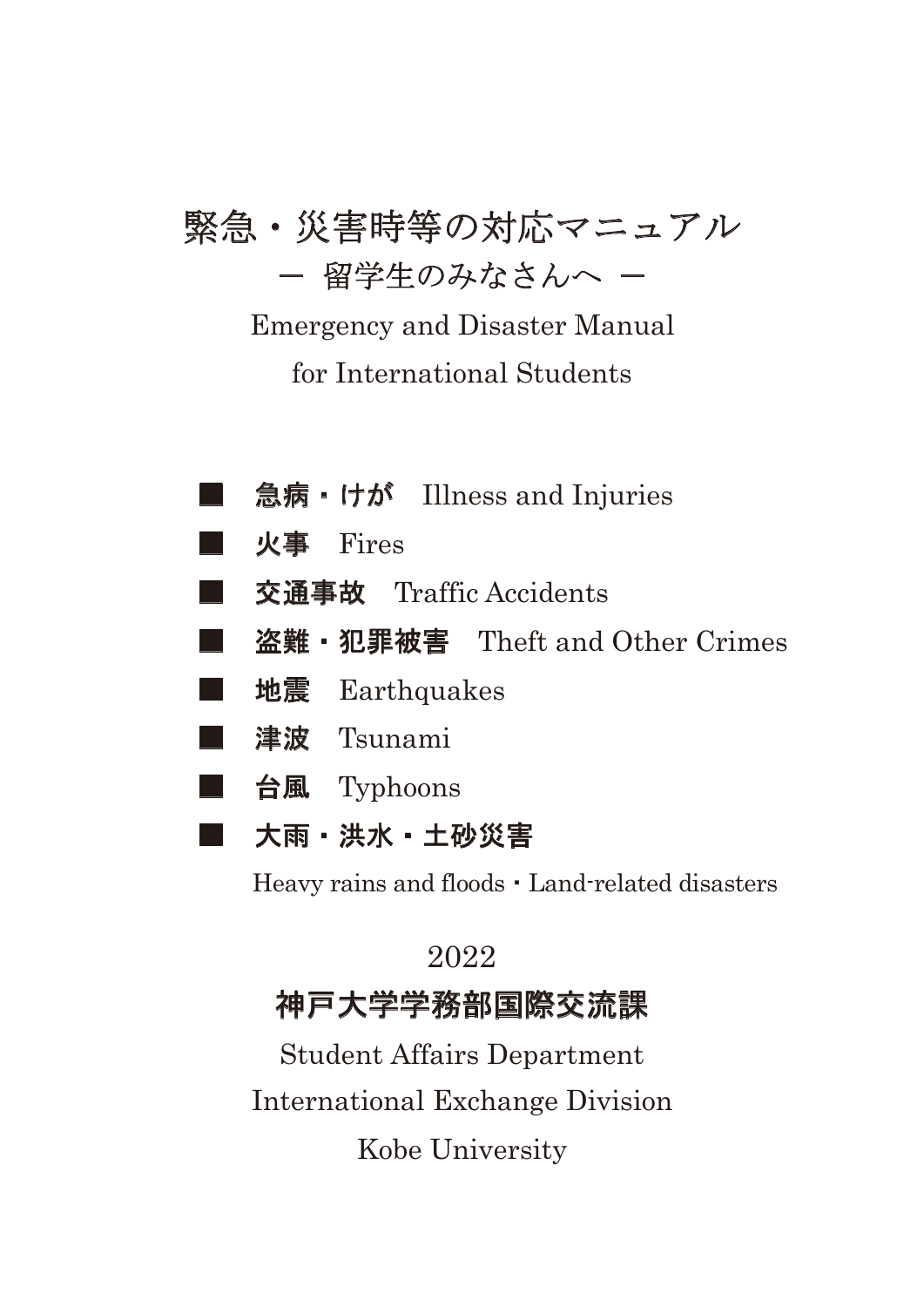#### Dealing with Emergencies and Disasters

In order to secure your safety in case of an emergency or a disaster, you must keep in mind the following instructions.

| The phone hambers to bear in mind when you ask for help are as follows: |                            |          |
|-------------------------------------------------------------------------|----------------------------|----------|
| Sudden illness and injuries                                             | Call the Ambulance Service | Dial 119 |
| Fire                                                                    | Call the Fire Service      | Dial 119 |
| Traffic accidents                                                       | Call the Police            | Dial 110 |
| Theft and other crimes                                                  | Call the Police            | Dial 110 |

The phone numbers to bear in mind when you ask for help are as follows:

Report to the International Exchange Division on the phone number:

(078) 803-5260 through 5265; or e-mail address: intl-student@office.kobe-u.ac.jp

#### Sudden Illness or Injury (Call the Ambulance Service on the phone number 119)

When you need an ambulance, dial 119 and say, "Kyukyu desu" (I need an ambulance). Give your name, address, and explain the injury or illness. The emergency service will find a hospital that can give you treatment. The ambulance service is free of charge.

On holidays and in the evening, hospitals provide emergency treatment on a rotation basis. Inquire which clinic or hospital is on duty at the time at the nearest city or town hall or at the main fire station within the area.

In the Hanshin, Kobe, East Harima and West Harima regions, there is also a special emergency treatment system for foreign residents. About 45 hospitals are registered and diagnostic forms are available in five languages. The hospitals are prepared to deal with emergency cases involving foreign residents at night. For further information, please contact the following organization.

> Information and Advisory Service Hyogo International Association Tel 078-382-2052 Office Hours: 9:00 am – 5:00 pm, Monday through Friday

#### Fires (Call the Fire Service on the phone number 119)

It is important to take precautions when using a cooking oven, heater or any home appliance. Do not smoke in bed.

In case of FIRE:

(1) Shout "Kaji!" (Fire!) to alert your neighbors.

- (2) Dial 119. The Fire Service will ask you whether there is a fire or you need an ambulance. Answer "Kaji desu" (There is a fire). Give your name, address, phone number and any building in the neighborhood that is a landmark.
- (3) If the fire is not particularly threatening, use a fire extinguisher to put it out. Cover your mouth with a damp towel as protection against poisonous gas. Leave the area, keeping your body and head as low as possible.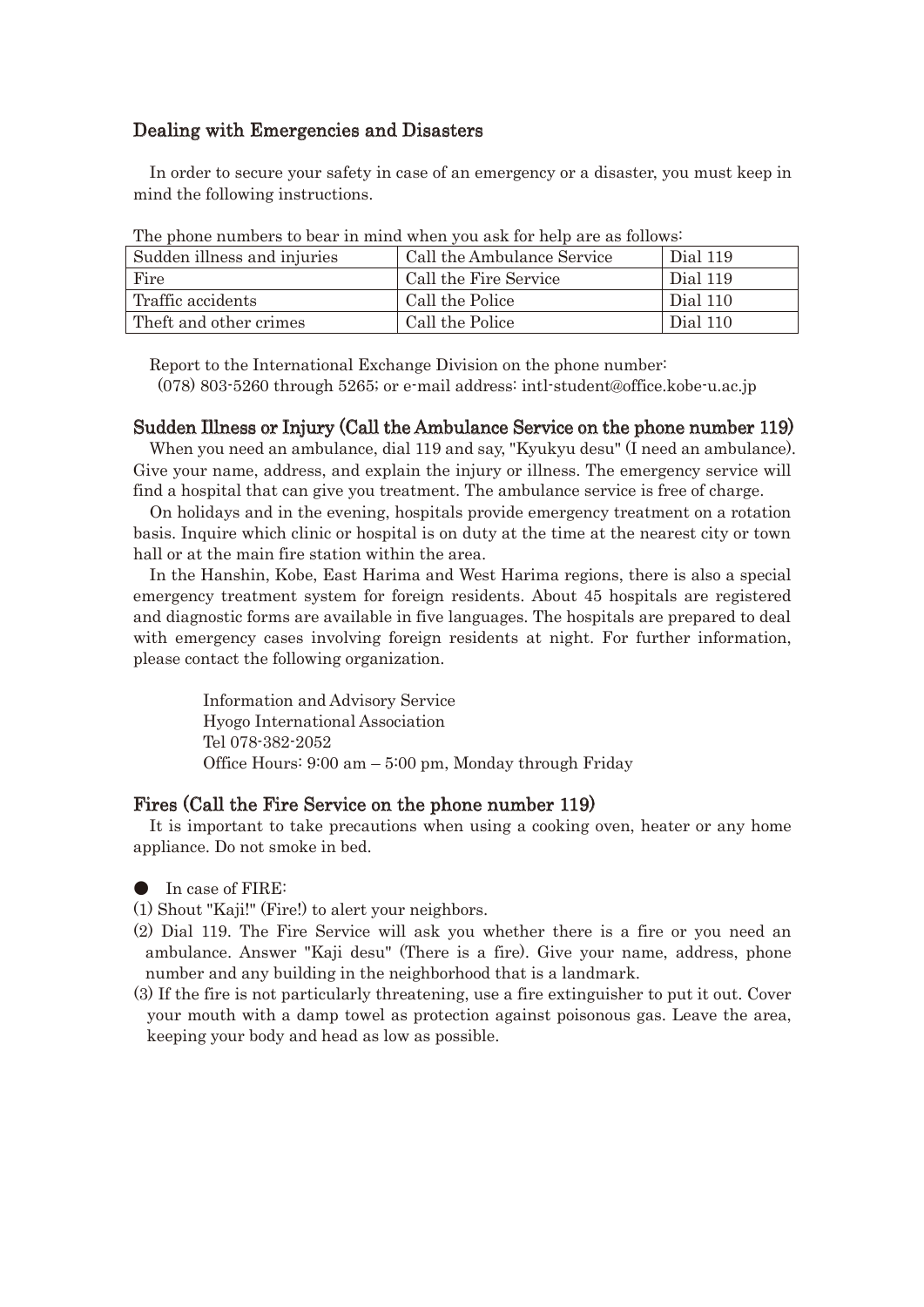#### Traffic Accidents (Call the police on the phone number 110)

If you are involved in a traffic accident, you are required by law to report to the police. If an accident is not reported, the Certificate of Traffic Accident necessary for making insurance claims cannot be obtained. You must verify the name and address of the other party and contact the insurance company. In case of injury, NO MATTER HOW SLIGHT, you must have a medical examination.

If you do not know how to make an insurance claim, or how to settle matters out of court, contact the following traffic accidents office or lawyer. Consultation is free of charge and there are consultants in several areas of the prefecture. Consultation is in Japanese. If you do not understand Japanese, you should engage an interpreter or contact the Information and Advisory Service, Hyogo International Association (Tel (078) 382-2052).

Traffic Accidents Office Hyogo Prefecture Consultation Center (Kobe Crystal Tower 6F) 1-1-3 Higashi Kawasaki-cho, Chuo-ku, Kobe Tel (078) 360-8521 Office Hours: 9:00 – 12:00 , 13:00–16:00 Mon, Tue, Thu, Fri

#### [Accident Insurance for Cars]

Car insurance is divided into compulsory insurance (required by law) and optional insurance. Compulsory insurance only covers injuries and death of the other parties in accidents caused by the insured. However this form of coverage is far from adequate. Therefore it is strongly recommended that car owners buy optional insurance, which provides full coverage against loss, injury due to accidents, and damage to vehicles etc. This is particularly advisable because pedestrians have the priority in Japan, and the amount of financial compensation for accidents is extremely high. When buying or receiving a motorcycle or a car, you should carefully consider taking out insurance and carefully check the insurance policy.

#### [Mandatory Bike Insurance]

Recently, there has been an increase in the number of accidents involving bicycles and pedestrians, in which cyclists are not only injured but also accused of causing deaths and bodily harm to others. In some cases, cyclists are ordered to pay a large sum of money in damages.

 Hyogo prefecture has enforced the mandatory bicycle insurance law and all cyclists are required to have liability insurance since October 2015.

Insurance can compensate death or injury of another person as well as the cyclist.

Those who use bicycles for commuting or in daily life should check the coverage of their insurance, if any. If liability insurance is not included in your contract, please purchase bicycle insurance.

 If you have already bought Comprehensive Insurance for Students Lives Coupled with "Gakkensai" for International Students, it is not necessary to purchase bicycle insurance.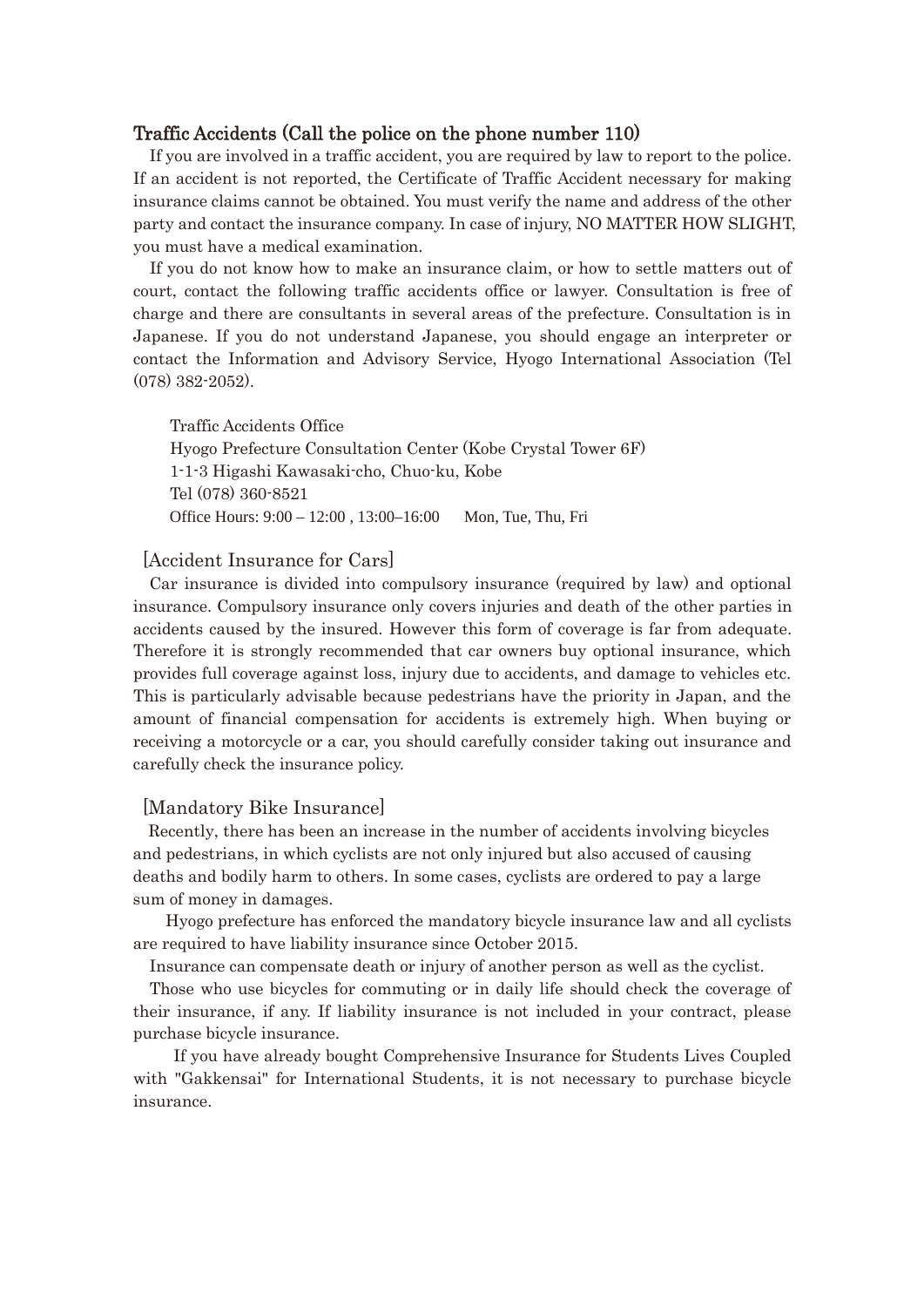#### Cars and Bicycles

In order to prevent traffic accidents, drivers of cars and motorcycles must possess driver's licenses. Please note that even if you have a driver's license from your home country, you are not allowed to drive in Japan unless you have a valid international or Japanese driver's license.

You may find bicycles left on the streets. However they are often parked temporarily or left after they get stolen in a different place. Therefore please do not take them since they are not yours.

#### Theft and Other Crimes (Call the police on the phone number 110)

Dial 110 in case of theft and other crimes.

#### **Earthquakes**

Earthquakes occur frequently in Japan. The Great Hanshin Earthquake (January 17, 1995) clearly demonstrated that earthquakes can cause considerable damage in a short period of time. Earthquakes can happen at any time without any warning. You should always be prepared, both mentally and materially, in order to keep damage to a minimum.

ەWhat to do if you feel shaking

- ࣭If you are at home, hide under a desk. Do not rush outside.
- ࣭Turn off all gas and cooking or heating appliances, which may be a fire hazard.
- ࣭If you are outside, stay away from concrete walls and other things that could fall.

ەWhat to do after the shaking stops

- ࣭Open doors or windows to create an escape path.
- ࣭Wear shoes so you don't get hurt by broken glass.
- ࣭Turn on the TV or radio to get the information for aftershocks and tsunami.
- If your house looks like it might collapse or fire has broken out nearby, go to an evacuation center. When you do so, bring your emergency supplies after closing the gas valve and turning off the electricity breaker.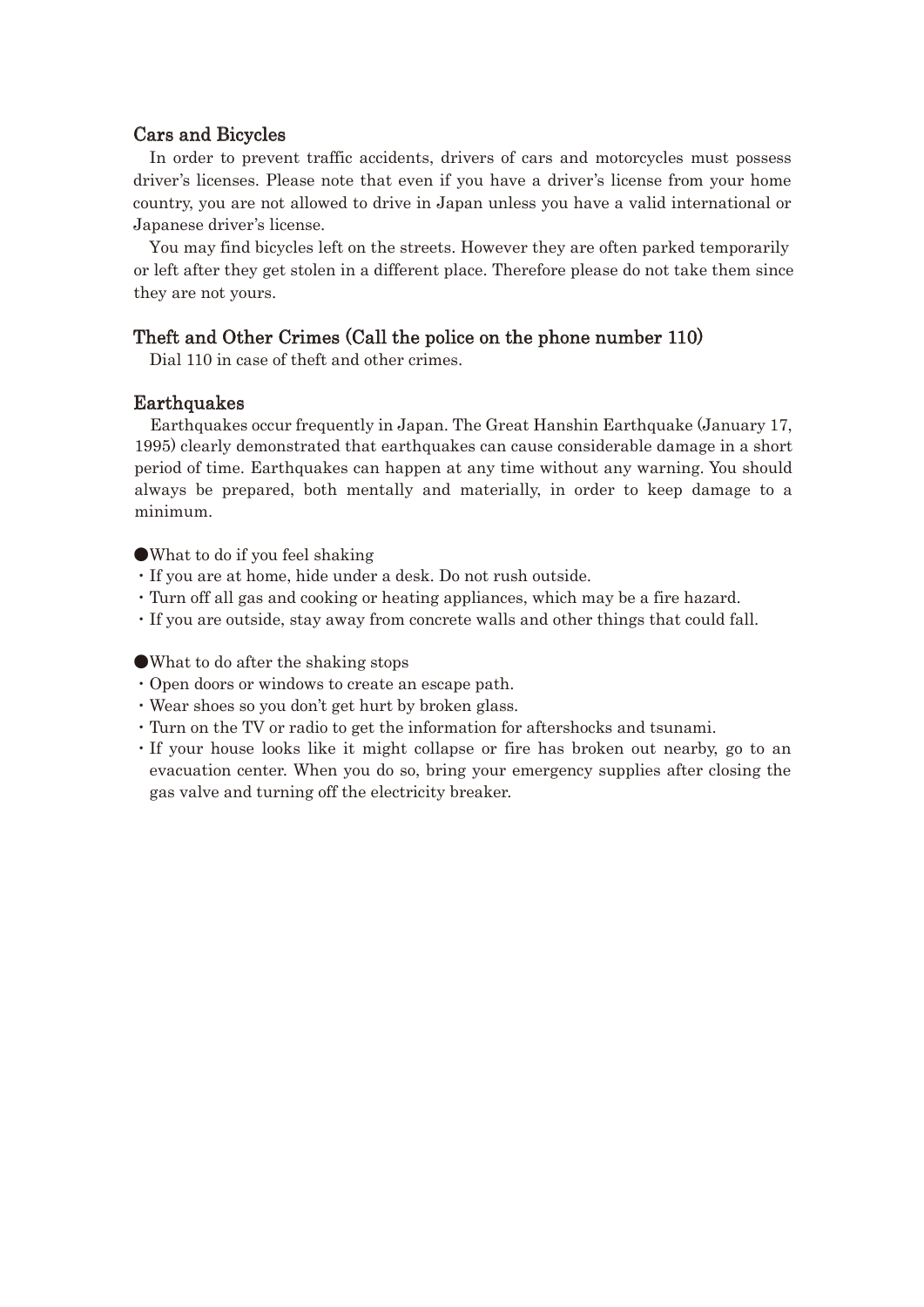#### Tsunamis

 A tsunami is a tall wave that approaches the shore very quickly. Tsunamis are caused when an earthquake happens in the ocean. You should turn on the TV or radio to check for emergency warnings, warnings, or advisory for tsunamis during an earthquake.

ەBe aware during your everyday life

- Check a hazard map (http://www.hazardmap.pref.hyogo.jp/) (Japanese only)
- ࣭Decide ahead of time where you will evacuate to if a tsunami occurs.
- ەWhen you evacuate
- If you are near the ocean, run to a high place far from the ocean.
- A tsunami could occur even after a small earthquake.
- ࣭Tsunamis approach repeatedly, not just once.
- ࣭Don't go near the ocean until the tsunami emergency warning, warning, or advisory has been turned off.

#### Typhoons

 Typhoons approach Japan from approximately June to October. When a typhoon comes, it brings strong rain and wind.

- ەDuring a typhoon
- ࣭Put potted plants, trash bin and other items inside that could be blown away.
- ࣭Close the curtains so that you won't be injured if the windows break.
- Stay inside as much as possible.
- Pay particular attention to the weather forecast. If you are advised to evacuate, do so immediately.

#### Heavy rains, Floods and Land-related disasters

During heavy rain, river banks can be flooded, and water can seep into homes. If you are in a low-lying area where water could collect, escape to a higher place. Stay away from rivers and streams. Heavy rain can also cause landslides. Check the hazard maps made by Hyogo Prefecture or your city (http://www.hazardmap.pref.hyogo.jp/) (Japanese only).

#### Being prepared for disasters

- Emergency supply kit checklist (You should have an emergency supply kit ready.)
	- $\Box$  Flashlight and spare batteries  $\Box$  Portable radio  $\Box$  Emergency rations
	- $\Box$  Drinking water  $\Box$  Medications  $\Box$  Money  $\Box$  Cash card
	- $\Box$  Passport  $\Box$  Residence Card  $\Box$  Health insurance card
	- $\Box$  Clothing and underwear  $\Box$  Helmet  $\Box$  Towel  $\Box$  Gloves
- Participate in local disaster drills.
- ࣭ Do not place objects in the entrance, passageway or corridor which may obstruct evacuation.
- ࣭Check the location of the evacuation center and access routes.
- $\cdot$  If a disaster occurs, turn on the TV or radio.